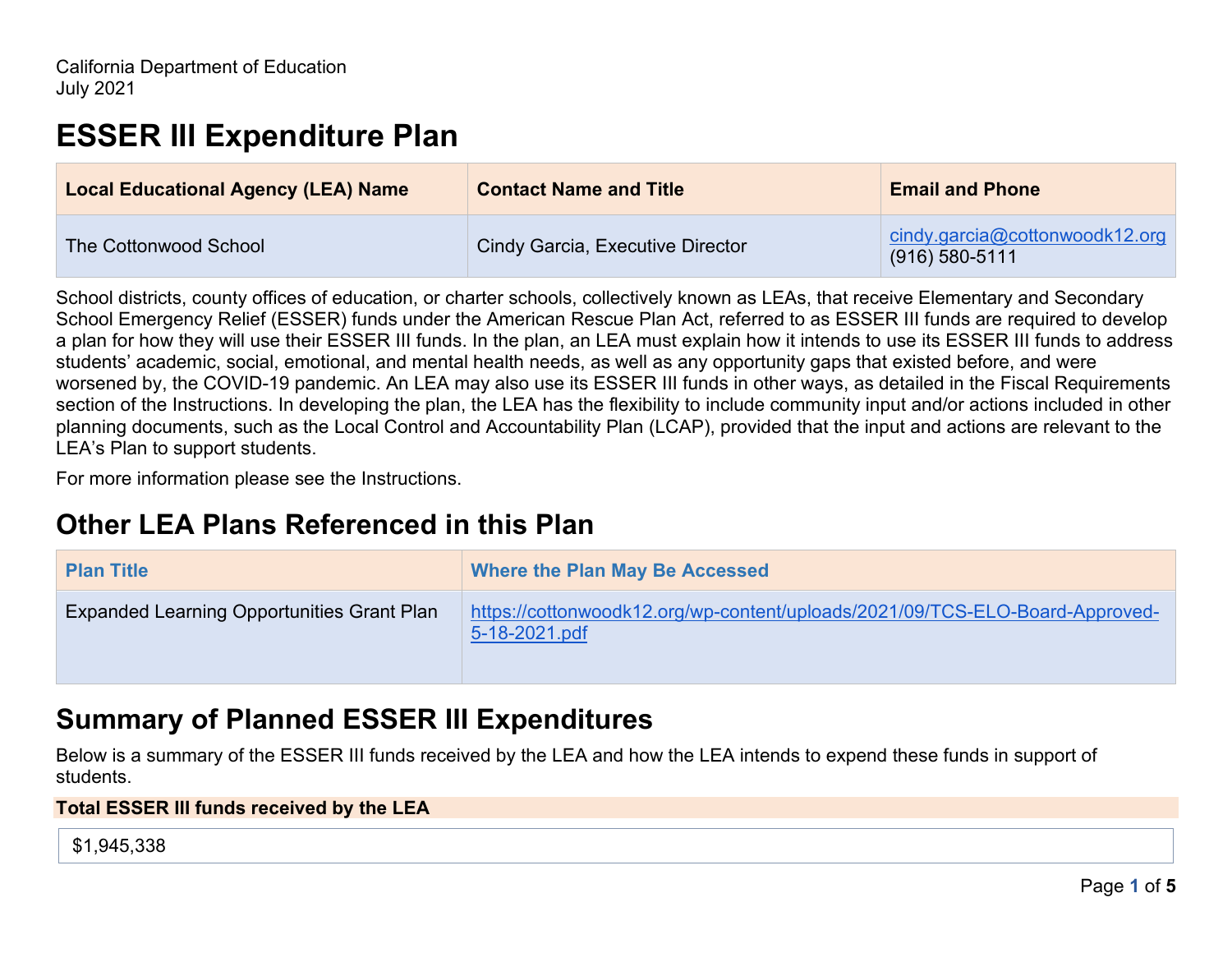| <b>Plan Section</b>                                                                      | <b>Total Planned ESSER III</b><br><b>Expenditures</b> |  |
|------------------------------------------------------------------------------------------|-------------------------------------------------------|--|
| Strategies for Continuous and Safe In-Person Learning                                    | \$575,000                                             |  |
| Addressing Lost Instructional Time (a minimum of 20 percent of the LEAs ESSER III funds) | \$1,370,338                                           |  |
| Use of Any Remaining Funds                                                               | \$0.00                                                |  |
| <b>Total ESSER III funds included in this plan</b>                                       |                                                       |  |

\$1,945,338

# **Community Engagement**

An LEA's decisions about how to use its ESSER III funds will directly impact the students, families, and the local community. The following is a description of how the LEA meaningfully consulted with its community members in determining the prevention and mitigation strategies, strategies to address the academic impact of lost instructional time, and any other strategies or activities to be implemented by the LEA. In developing the plan, the LEA has flexibility to include input received from community members during the development of other LEA Plans, such as the LCAP, provided that the input is relevant to the development of the LEA's ESSER III Expenditure Plan.

For specific requirements, including a list of the community members that an LEA is required to consult with, please see the Community Engagement section of the Instructions.

A description of the efforts made by the LEA to meaningfully consult with its required community members and the opportunities provided by the LEA for public input in the development of the plan.

During the 2020-2021 school year, we facilitated opportunities for The Cottonwood School parents, students, and stakeholders to provide feedback/input/suggestions specific to the Learning Continuity and Attendance Plan and the Local Control Accountability Plan (LCAP). Opportunities to provide feedback include virtual meetings and surveys. At the beginning of the 2021-2022 school year, we solicited feedback from our stakeholders for the ESSER III Expenditure Plan. In conjunction with feedback and input from the prior school year and the recent feedback from stakeholders, The Cottonwood School developed the ESSER III Expenditure Plan to address the most pressing needs as determined by stakeholder feedback. We provided surveys to all stakeholders (staff, families, students, and community) and analyzed results to identify students in need of academic or social-emotional supports.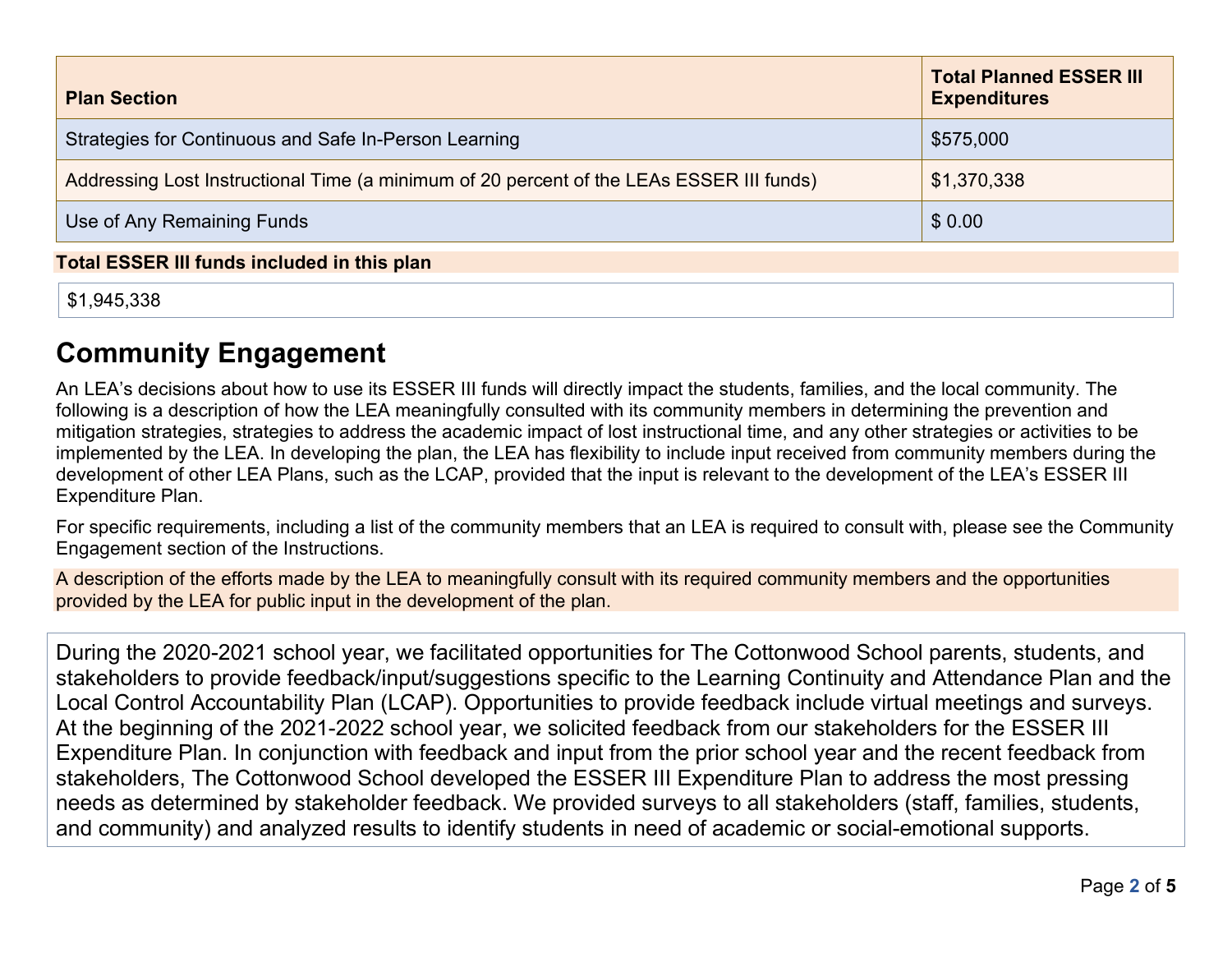A description of how the development of the plan was influenced by community input.

The Cottonwood School's plan was developed based on previously identified school needs through our annual LCAP process. All of our stakeholders, parents, teachers, and students were involved in various ways. The use of surveys, regional teacher meetings, ELAC/DELAC meetings, community meetings for teachers, students, and parents, and our parent advisory committee meetings.

Feedback during the 2020-2021 school year concerning the LCAP and Learning Continuity and Attendance Plan is consistent with feedback specific to the ESSER III Expenditure Plan. The main areas of focus as determined by various segments of the school community are listed below. Item 1 is from responses/feedback/input provided to The Cottonwood School during the 2020- 2021 school year and is carried over to this plan as we seek to incorporate mitigation strategies during the 2021-2022 academic year. Items 2 and 3 directly correlate with feedback gathered during the ESSER III Expenditure Plan development process.

1. Providing students Curriculum (Educational Technology) laptops, mice, headphones, other devices, software, or internet connectivity.

2. Summer school and other direct supports to address learning loss

3. Providing students access to mental health services and supports

## **Actions and Expenditures to Address Student Needs**

The following is the LEA's plan for using its ESSER III funds to meet students' academic, social, emotional, and mental health needs, as well as how the LEA will address the opportunity gaps that existed before, and were exacerbated by, the COVID-19 pandemic. In developing the plan, the LEA has the flexibility to include actions described in existing plans, including the LCAP and/or Expanded Learning Opportunity (ELO) Grant Plan, to the extent that the action(s) address the requirements of the ESSER III Expenditure Plan.

For specific requirements, please refer to the Actions and Expenditures to Address Student Needs section of the Instructions.

### **Strategies for Continuous and Safe In-Person Learning**

A description of how the LEA will use funds to continuously and safely operate schools for in-person learning in a way that reduces or prevents the spread of the COVID-19 virus.

**Total ESSER III funds being used to implement strategies for continuous and safe in-person learning**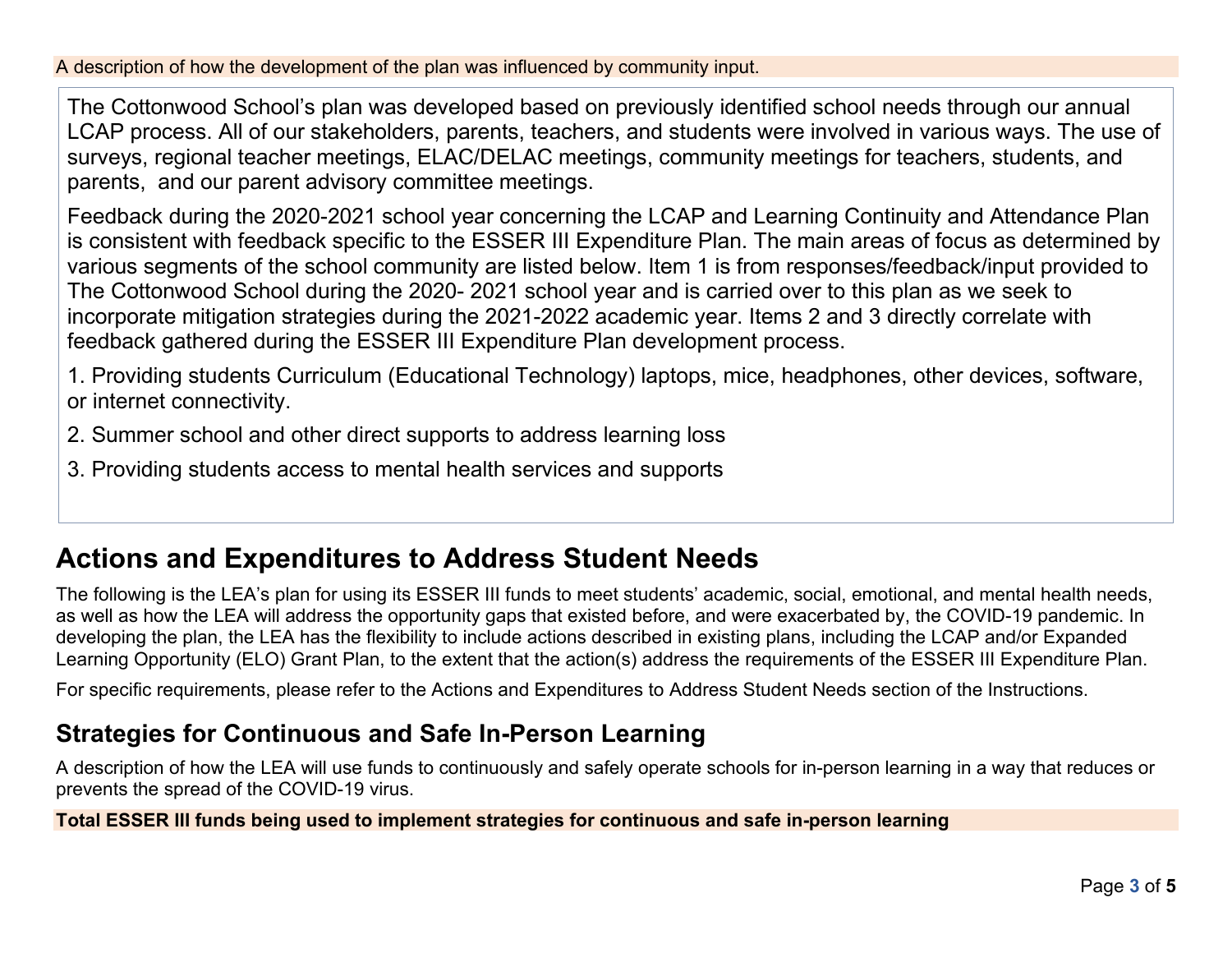| <b>Plan Alignment</b><br>(if applicable) | <b>Action Title</b>                      | <b>Action Description</b>                                                                                                                      | <b>Planned ESSER III</b><br><b>Funded Expenditures</b> |
|------------------------------------------|------------------------------------------|------------------------------------------------------------------------------------------------------------------------------------------------|--------------------------------------------------------|
| N/A                                      | <b>Building Renovation</b>               | Provide the necessary infrastructure to maintain health<br>and safety recommendations and building codes.                                      | \$150,000                                              |
| N/A                                      | <b>Furniture</b>                         | Provide the necessary equipment/furniture to maintain<br>health and safety recommendations.                                                    | \$75,000                                               |
| N/A                                      | Janitorial Services &<br><b>Supplies</b> | Maintenance/operations staff to review supplies and<br>cleaning protocols. Verify adequate supplies and cleaning<br>schedules at school sites. | \$75,000                                               |
| N/A                                      | <b>COVID Liaison</b>                     | A staff member that will ensure all of the COVID<br>recommendations and requirements are followed.                                             | \$25,000                                               |
| N/A                                      | Health & Safety - Database<br>/ Tools    | Provide students/parents/staff with the appropriate<br>technology to support our Health and Safety Database(s)                                 | \$150,000                                              |
| N/A                                      | <b>COVID Testing Kits</b>                | Provide Essential Protective Gear, Cleaning supplies,<br>hand-washing supplies, signage, thermometers to our<br>school site and employees.     | \$100,000                                              |

### **Addressing the Impact of Lost Instructional Time**

A description of how the LEA will use funds to address the academic impact of lost instructional time.

### **Total ESSER III funds being used to address the academic impact of lost instructional time**

\$1,370,338

| <b>Plan Alignment</b><br>(if applicable) | <b>Action Title</b> | <b>Action Description</b> | <b>Planned ESSER III</b><br><b>Funded Expenditures</b> |
|------------------------------------------|---------------------|---------------------------|--------------------------------------------------------|
|------------------------------------------|---------------------|---------------------------|--------------------------------------------------------|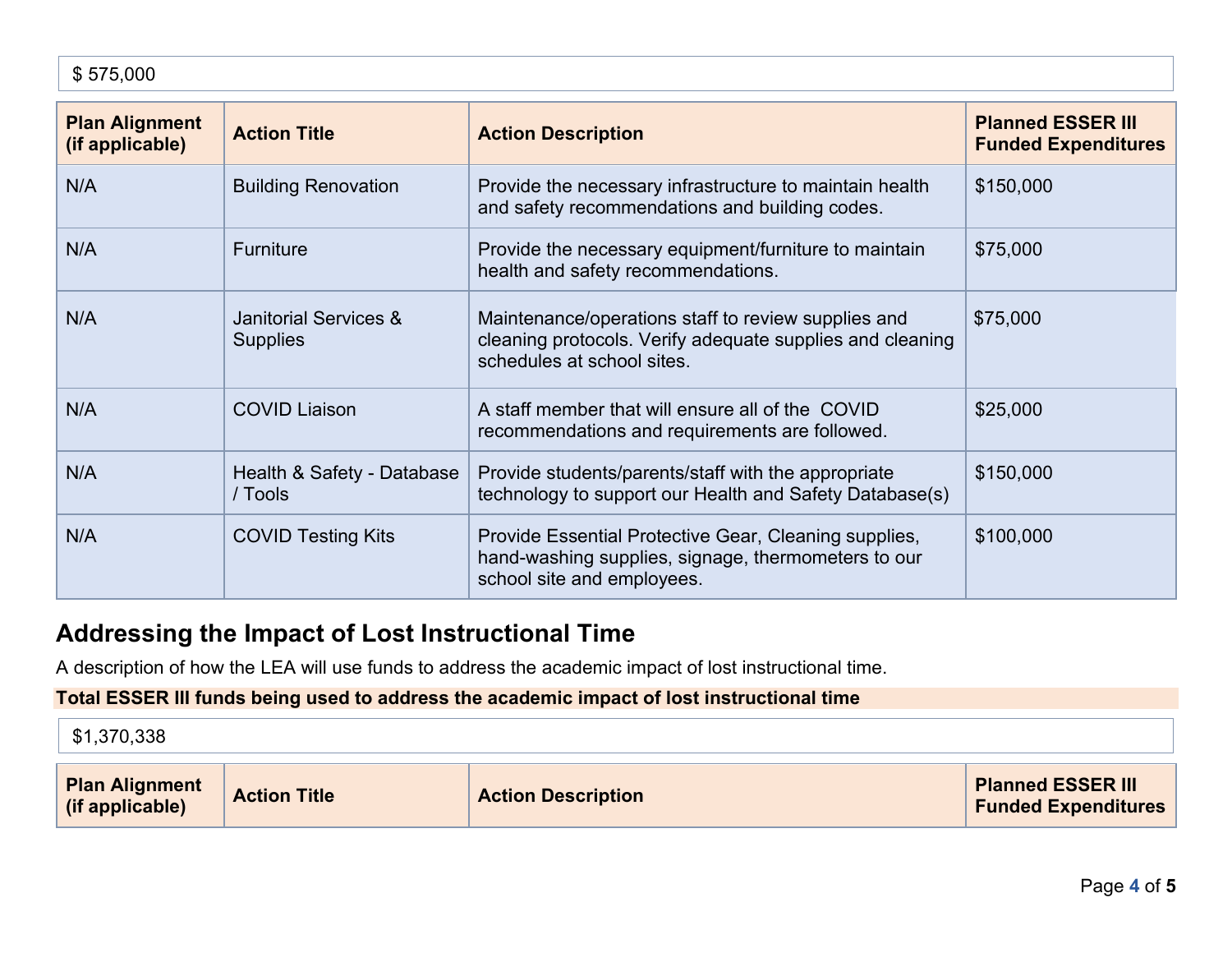| <b>ELO Plan</b> | <b>Curriculum (Educational</b><br>Technology)   | Purchase laptop computers to ensure all students are 1:1<br>with a device to ensure access to digital learning<br>materials and resources for all students within the school<br>day and beyond<br>Purchase internet hotspots to provide access for all<br>students to digital learning materials and resources<br>beyond the school day<br>Provisional Licenses and Licenses for curriculum and<br>technology hard and software<br>Provide staff with the appropriate technology to support<br>virtual learning | \$320,338 |
|-----------------|-------------------------------------------------|-----------------------------------------------------------------------------------------------------------------------------------------------------------------------------------------------------------------------------------------------------------------------------------------------------------------------------------------------------------------------------------------------------------------------------------------------------------------------------------------------------------------|-----------|
| <b>ELO Plan</b> | <b>Online Library</b>                           | Create an online library of audiobook and print books.                                                                                                                                                                                                                                                                                                                                                                                                                                                          | \$100,000 |
| <b>ELO Plan</b> | <b>WiN Program</b>                              | WiN (What i Need) Provide staff for direct instruction in<br>the areas of reading, mathematics, and writing. Provide<br>access to a variety of supplemental curriculum options<br>online and direct intervention opportunities for all<br>students.                                                                                                                                                                                                                                                             | \$300,000 |
| <b>ELO Plan</b> | <b>WiN Summer Academic</b><br>Program           | WiN (What i Need) Provide summer learning<br>opportunities to address learning loss by creating 1:1 or<br>small group tutoring in core curricular areas with an online<br>option(s).                                                                                                                                                                                                                                                                                                                            | \$375,000 |
| <b>ELO Plan</b> | <b>Mental Health and SEL</b><br><b>Supports</b> | Increase our time allotment and offerings in our SEL and<br>Mindset programs. Increase opportunities and supports<br>for student mental health and socio-emotional learning.                                                                                                                                                                                                                                                                                                                                    | \$150,000 |
| <b>ELO Plan</b> | <b>WiN After School</b><br>Programs             | WiN (What i Need) Tutoring creating 1:1 or small group<br>tutoring in core curricular areas.                                                                                                                                                                                                                                                                                                                                                                                                                    | 125,000   |

## **Use of Any Remaining Funds**

A description of how the LEA will use any remaining ESSER III funds, as applicable.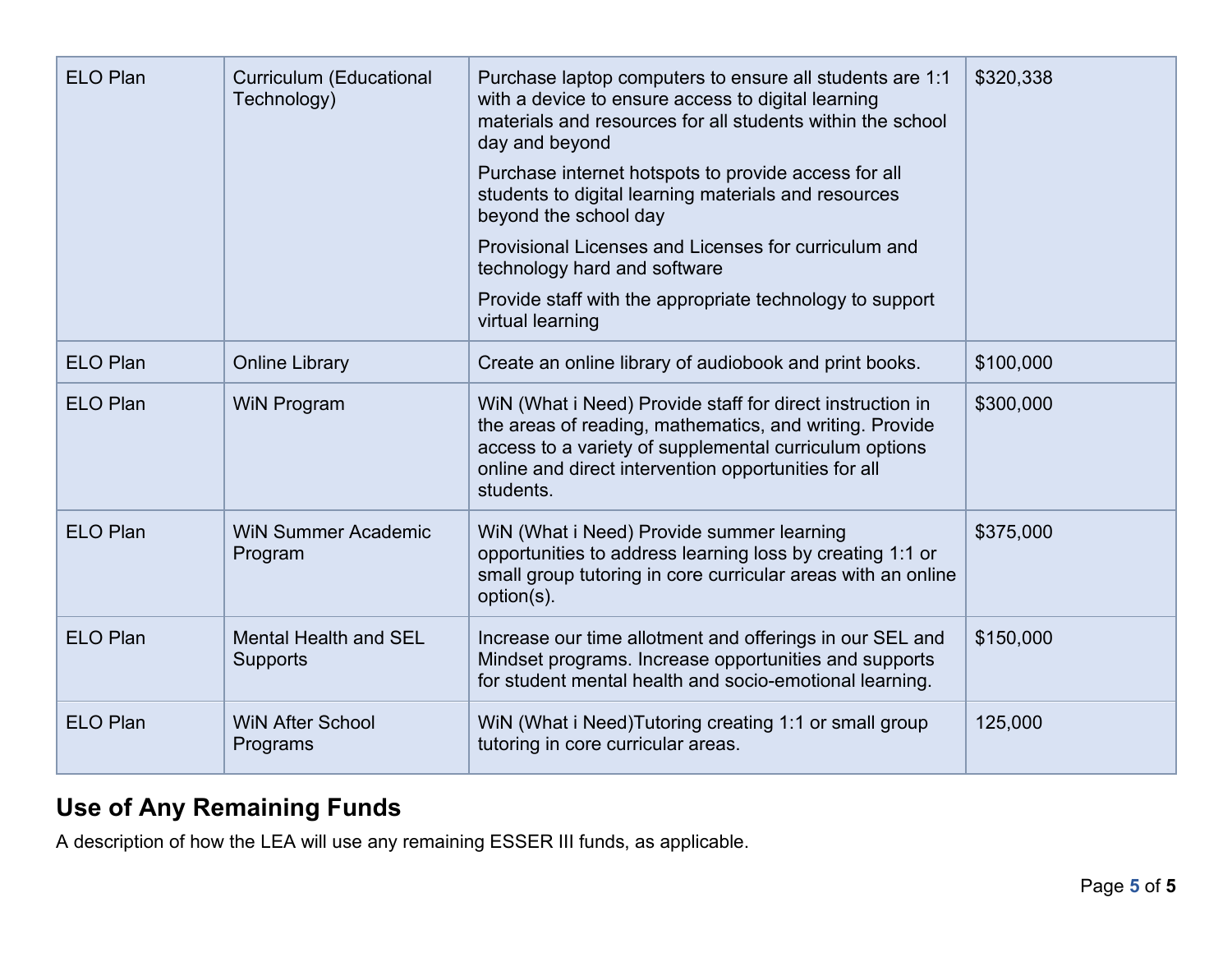#### **Total ESSER III funds being used to implement additional actions**

There are no remaining funds.

| <b>Plan Alignment</b><br>(if applicable) | <b>Action Title</b> | <b>Action Description</b> | <b>Planned ESSER III</b><br><b>Funded Expenditures</b> |
|------------------------------------------|---------------------|---------------------------|--------------------------------------------------------|
| N/A                                      | N/A                 | N/A                       | N/A                                                    |

### **Ensuring Interventions are Addressing Student Needs**

The LEA is required to ensure its interventions will respond to the academic, social, emotional, and mental health needs of all students, and particularly those students most impacted by the COVID–19 pandemic. The following is the LEA's plan for ensuring that the actions and expenditures in the plan are addressing the identified academic, social, emotional, and mental health needs of its students, and particularly those students most impacted by the COVID–19 pandemic.

| <b>Action Title(s)</b>                                 | <b>How Progress will be Monitored</b>                                                                                                                                                                                                                                                        | <b>Frequency of Progress Monitoring</b>                                                                                                                    |
|--------------------------------------------------------|----------------------------------------------------------------------------------------------------------------------------------------------------------------------------------------------------------------------------------------------------------------------------------------------|------------------------------------------------------------------------------------------------------------------------------------------------------------|
| <b>Synchronous Instruction</b>                         | Track participation and non-participation                                                                                                                                                                                                                                                    | Daily for Participation Monthly for academic<br>progress.                                                                                                  |
| Internal Assessment(s)                                 | Students will complete The Cottonwood School's<br>diagnostic (STAR 360 and/or i-Ready)                                                                                                                                                                                                       | Progress will be monitored three times per<br>school year. Fall-Winter-Spring                                                                              |
| Maintain data for MTSS.                                | The Student Services Department will meet<br>monthly to identify improvement needs, develop<br>action plans, and report on progress towards<br>goals. Student Services Department will continue<br>to monitor the academic and social-emotional-<br>behavior progress and needs of students. | Progress and needs supporting Multi-Tiered<br>System of Supports (MTSS) will be reviewed<br>monthly at structured Student Services<br>Department meetings. |
| Provide English Language<br>Development (ELD) supports | Administrator(s) will provide updates at monthly<br>meetings, outlining the EL supports developed in<br>collaboration with English Language Development<br>(ELD) department. The ELD Coordinator will<br>provide ongoing updates on the number and                                           | Monthly updates at Leadership Team<br>Meetings                                                                                                             |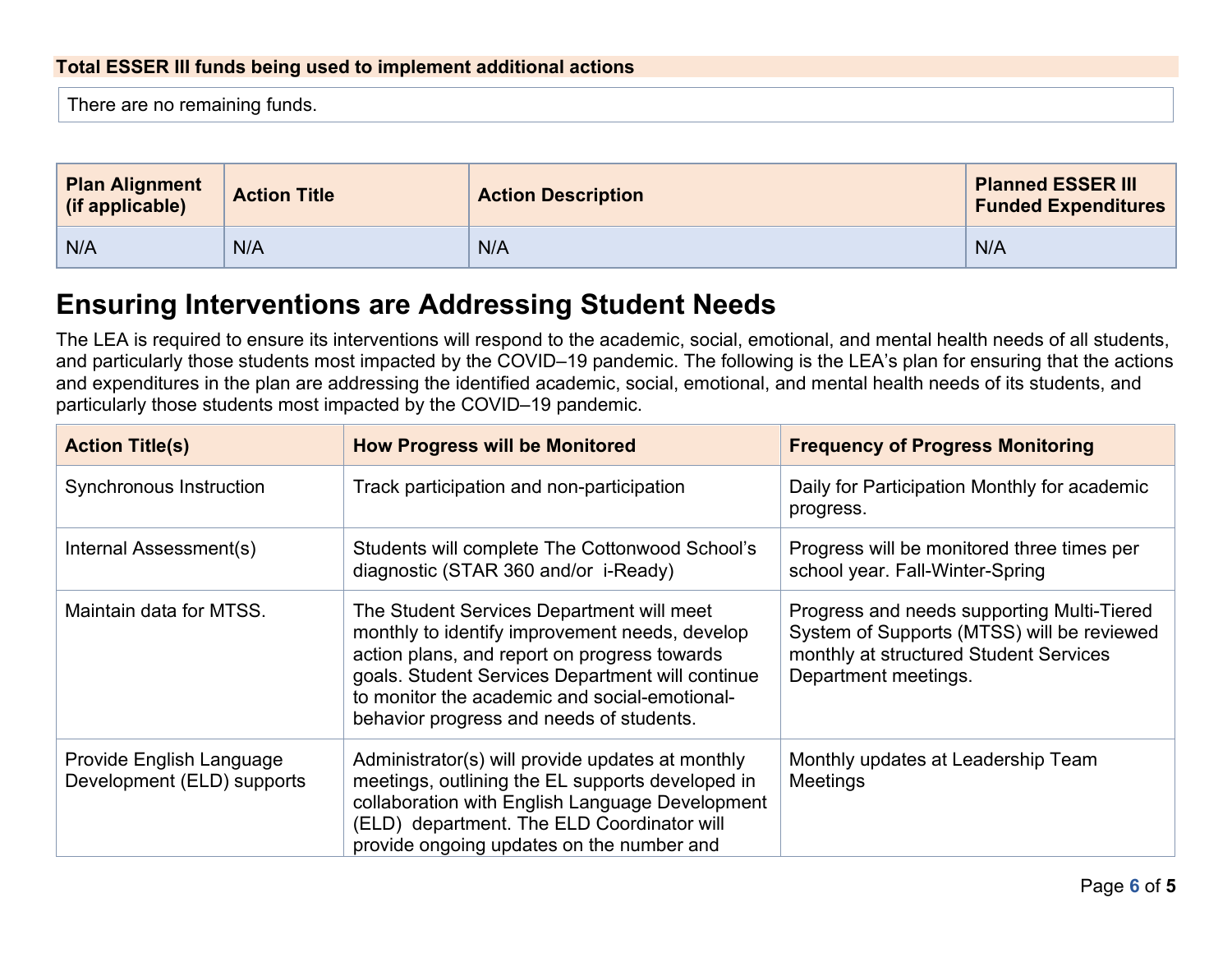## **ESSER III Expenditure Plan Instructions**

#### **Introduction**

School districts, county offices of education (COEs), or charter schools, collectively known as local educational agencies (LEAs), that receive Elementary and Secondary School Emergency Relief (ESSER) funds under the American Rescue Plan (ARP) Act, referred to as ESSER III funds, are required to develop a plan for how they will use ESSER III funds to, at a minimum, address students' academic, social, emotional, and mental health needs, as well as the opportunity gaps that existed before, and were exacerbated by, the COVID-19 pandemic.

The plan must be adopted by the local governing board or body of the LEA at a public meeting on or before October 29, 2021 and must be submitted for review and approval within five days of adoption. A school district must submit its ESSER III Expenditure Plan to its COE for review and approval; a COE must submit its plan to the California Department of Education for review and approval. A charter school must submit its plan to its chartering authority for review and to the COE of the county in which the charter school operates for review and approval.

In addition, consistent with the requirements of the ARP, Volume 86, *Federal Register*, page 21201, April 22, 2021, the ESSER III Expenditure Plan must be:

- Written in an understandable and uniform format;
- Written in a language that parents can understand, to the extent practicable;
	- $\circ$  If it is not practicable to provide written translations to a parent with limited English proficiency, the plan must be orally translated for parents
- Provided in an alternative format to a parent who is an individual with a disability as defined by the Americans with Disabilities Act, upon request; and
- Be made publicly available on the LEA's website.

For additional information regarding ESSER III funding please see the ARP Act Funding web page at [https://www.cde.ca.gov/fg/cr/arpact.asp.](https://www.cde.ca.gov/fg/cr/arpact.asp)

*For technical assistance related to the ESSER III Expenditure Plan template and instructions, please contact [LCFF@cde.ca.gov.](mailto:LCFF@cde.ca.gov)* For all *other questions related to ESSER III, please contact [EDReliefFunds@cde.ca.gov.](mailto:EDReliefFunds@cde.ca.gov)*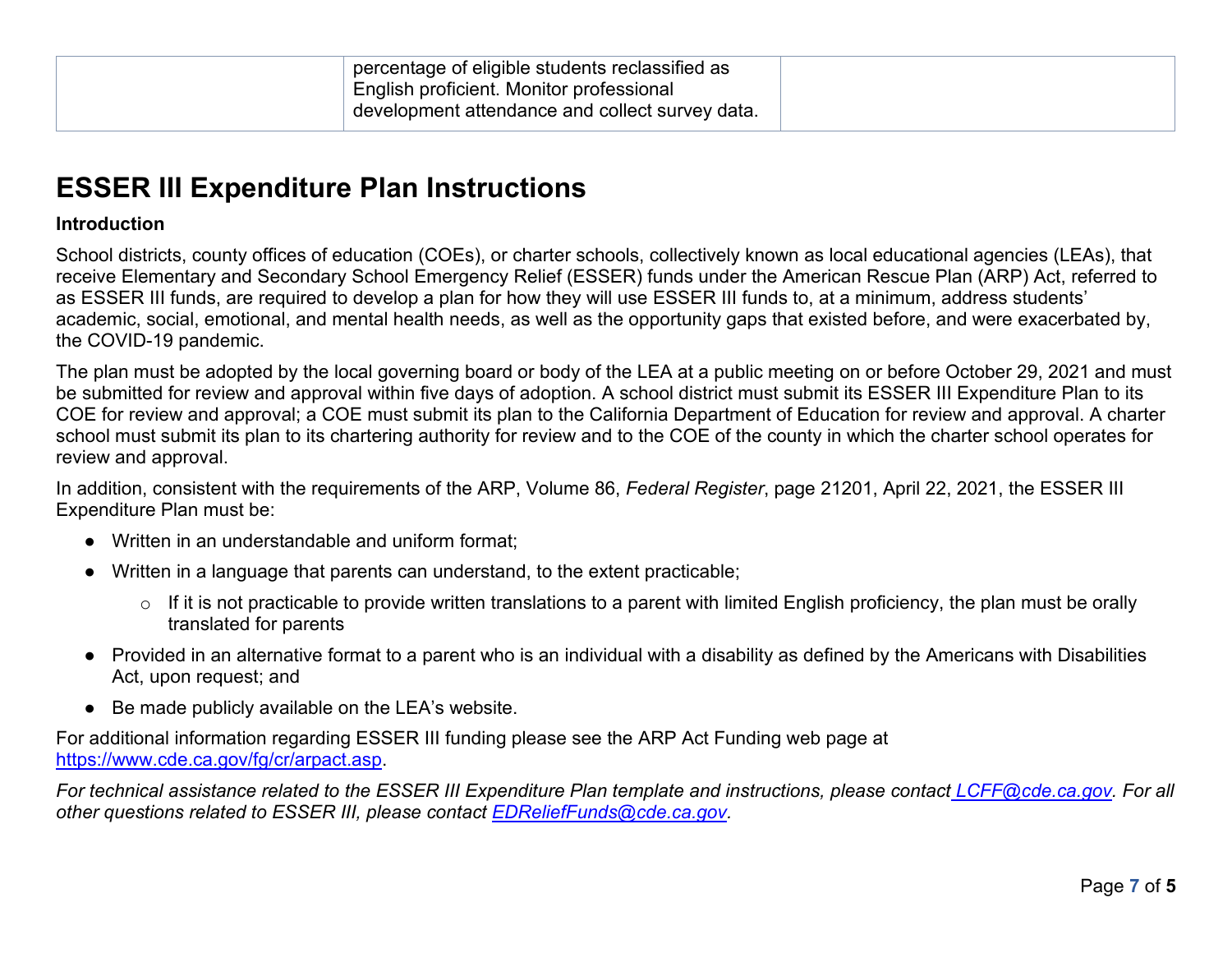### **Fiscal Requirements**

- The LEA must use at least 20 percent (20%) of its ESSER III apportionment for expenditures related to addressing the academic impact of lost instructional time through the implementation of evidence-based interventions, such as summer learning or summer enrichment, extended day, comprehensive afterschool programs, or extended school year programs.
	- o For purposes of this requirement, "evidence-based interventions" include practices or programs that have evidence to show that they are effective at producing results and improving outcomes when implemented. This kind of evidence has generally been produced through formal studies and research. There are four tiers, or levels, o f evidence:
		- Tier 1 Strong Evidence : the effectiveness of the practices or programs is supported by one or more well designed and well-implemented randomized control experimental studies.
		- Tier 2 Moderate Evidence : the effectiveness of the practices or p rograms is supported by one or more well designed and well-implemented quasi-experimental studies.
		- Tier 3 Promising Evidence : the effectiveness of the practices or programs is supported by one or more well designed and well-implemented correlational stu dies (with statistical controls for selection bias).
		- Tier 4 Demonstrates a Rationale : practices that have a well-defined logic model or theory of action, are supported by research, and have some effort underway by a State Educational Agency, LEA, or outs ide research organization to determine their effectiveness.
	- o For additional information please see the Evidence-Based Interventions Under the ESSA web page at [https://www.cde.ca.gov/re/es/evidenc](https://www.cde.ca.gov/re/es/evidence.asp) e.asp.
- The LEA must use the remaining ESSER III funds consistent with section 2001(e)(2) of the ARP Act, including for:
	- o Any activity authorized by the Elementary and Secondary Education Act (ESEA) of 1965;
	- o Any activity authorized by the Individuals with Disabilities Education Act (IDEA);
	- o Any activity authorized by the Adult Education and Family Literacy Act;
	- o Any activity authorized by the Carl D. Perkins Career and Technical Education Act of 2006;
	- o Coordination of preparedness and response efforts of LEAs with State, local, Tribal, and territorial public health departments, and other relevant agencies, to improve coordinated responses among such entities to prevent, prepare for, and respond to COVID-19;
	- o Activities to address the unique needs of low-income students, students with disabilities, English learners, racial and ethnic minorities, homeless students, and foster youth, including how outreach and service delivery will meet the needs of each population;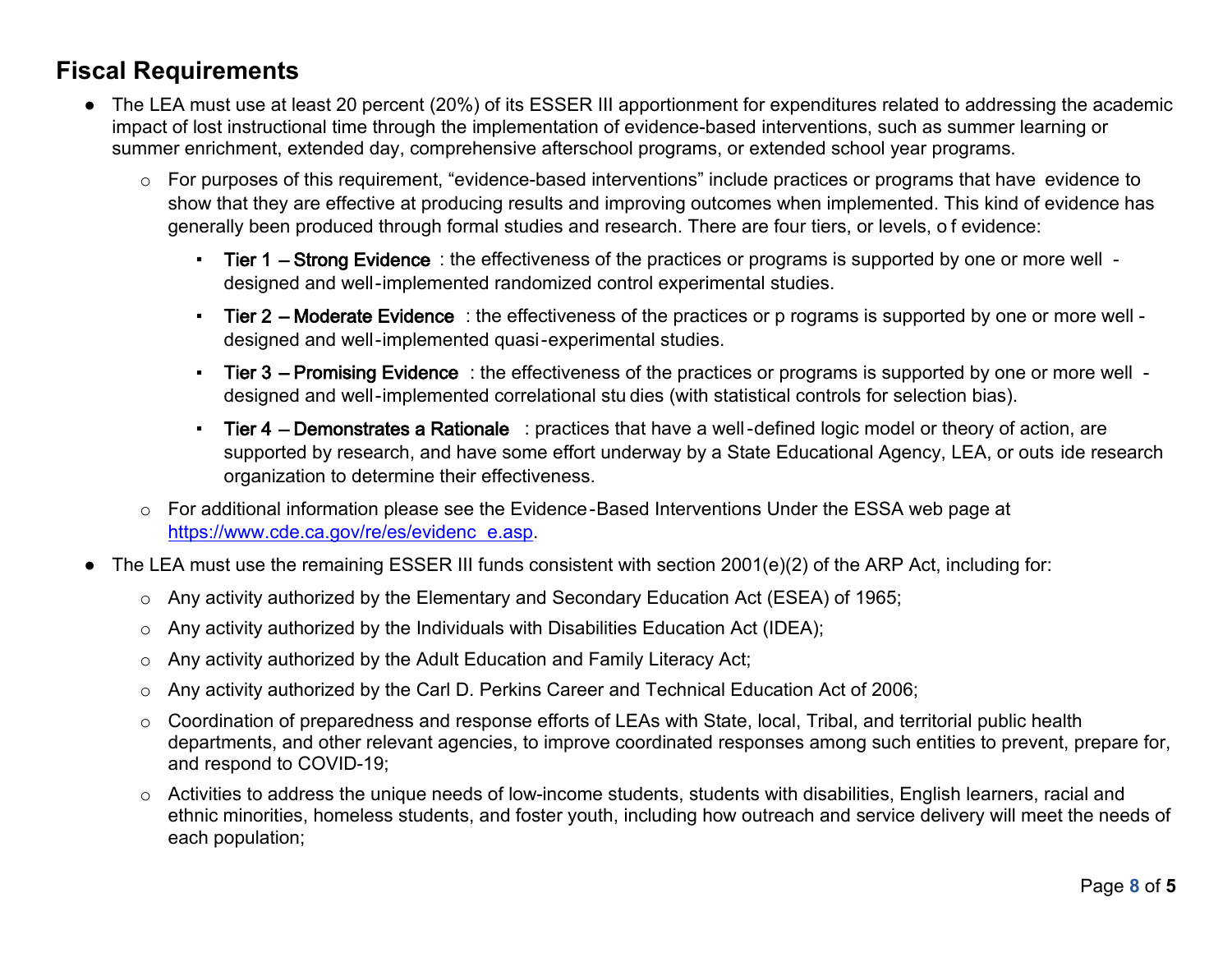- o Developing and implementing procedures and systems to improve the preparedness and response efforts of LEAs;
- o Training and professional development for staff of the LEA on sanitation and minimizing the spread of infectious diseases;
- $\circ$  Purchasing supplies to sanitize and clean the facilities of an LEA, including buildings operated by such agency;
- o Planning for, coordinating, and implementing activities during long-term closures, including providing meals to eligible students, providing technology for online learning to all students, providing guidance for carrying out requirements under IDEA, and ensuring other educational services can continue to be provided consistent with all Federal, State, and local requirements;
- o Purchasing education technology (including hardware, software, and connectivity) for students who are served by the LEA that aids in regular and substantive educational interaction between students and their classroom instructors, including low-income students and children with disabilities, which may include assistive technology or adaptive equipment;
- o Providing mental health services and supports, including through the implementation of evidence-based full-service community schools;
- o Planning and implementing activities related to summer learning and supplemental after school programs, including providing classroom instruction or online learning during the summer months and addressing the needs of underserved students;
- o Addressing learning loss among students, including underserved students, by:
	- Administering and using high-quality assessments that are valid and reliable, to accurately assess students' academic progress and assist educators in meeting students' academic needs, including through differentiated instruction,
	- Implementing evidence-based activities to meet the comprehensive needs of students,
	- Providing information and assistance to parents and families of how they can effectively support students, including in a distance learning environment, and
	- Tracking student attendance and improving student engagement in distance education;

**Note:** A definition of "underserved students" is provided in the Community Engagement section of the instructions.

- o School facility repairs and improvements to enable operation of schools to reduce risks of virus transmission and exposure to environmental health hazards, and to support student health needs;
- o Inspection, testing, maintenance, repair, replacement, and upgrade projects to improve the indoor air quality in school facilities, including mechanical and nonmechanical heating, ventilation, and air conditioning systems, filtering, purification and other air cleaning, fans, control systems, and window and door replacement;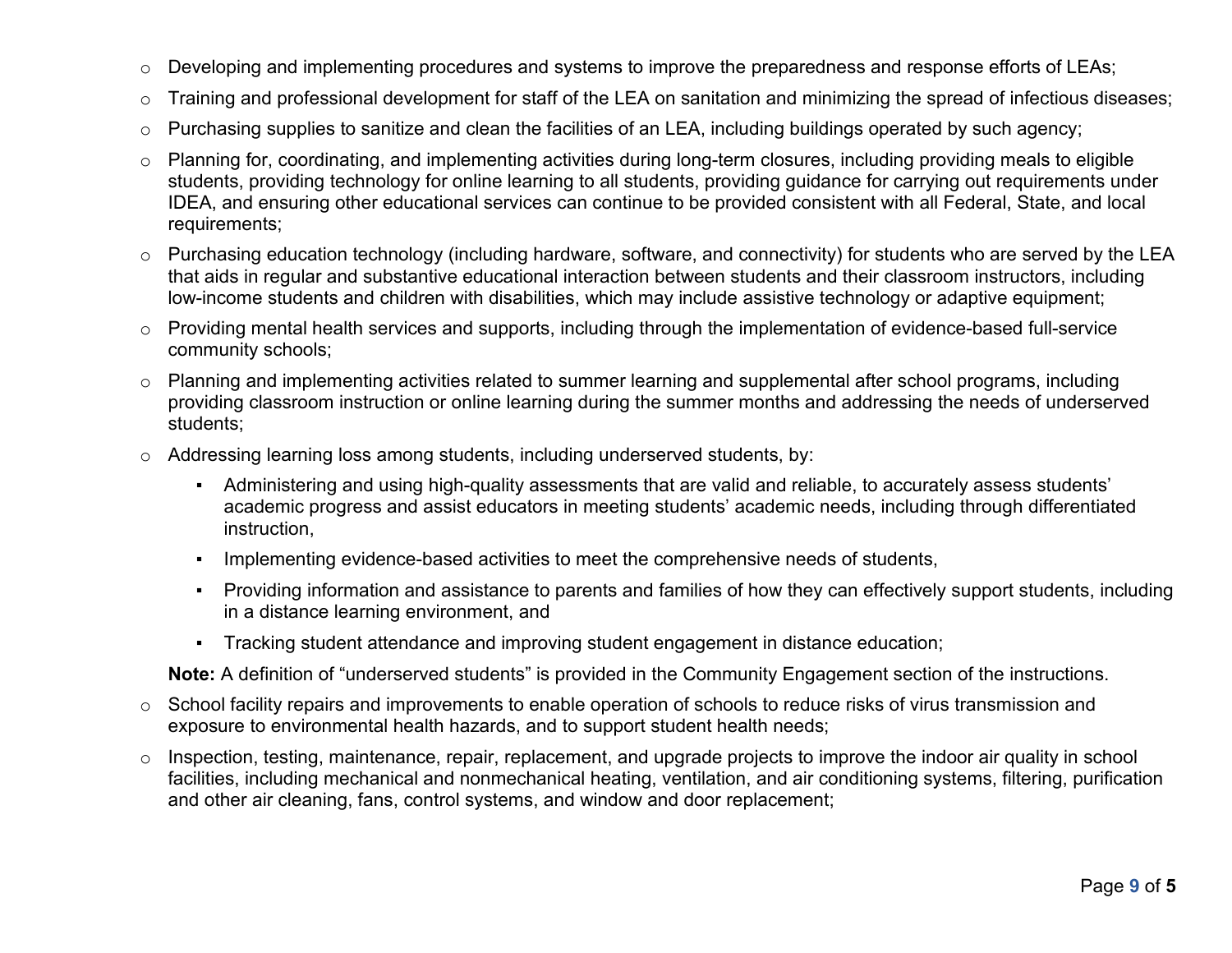- $\circ$  Developing strategies and implementing public health protocols including, to the greatest extent practicable, policies in line with guidance from the Centers for Disease Control and Prevention (CDC) for the reopening and operation of school facilities to effectively maintain the health and safety of students, educators, and other staff;
- o Other activities that are necessary to maintain the operation of and continuity of services in LEAs and continuing to employ existing staff of the LEA.

### **Other LEA Plans Referenced in this Plan**

In developing the plan, the LEA has flexibility to include community input and/or actions included in other planning documents, such as the Local Control and Accountability Plan (LCAP) and/or the Expanded Learning Opportunities (ELO) Grant Plan, provided that the input and/or actions address the requirements of the ESSER III Expenditure Plan.

An LEA that chooses to utilize community input and/or actions from other planning documents must provide the name of the plan(s) referenced by the LEA and a description of where the plan(s) may be accessed by the public (such as a link to a web page or the street address of where the plan(s) are available) in the table. The LEA may add or delete rows from the table as necessary.

An LEA that chooses not to utilize community input and/or actions from other planning documents may provide a response of "Not Applicable" in the table.

### **Summary of Expenditures**

The Summary of Expenditures table provides an overview of the ESSER III funding received by the LEA and how the LEA plans to use its ESSER III funds to support the strategies and interventions being implemented by the LEA.

#### **Instructions**

For the 'Total ESSER III funds received by the LEA,' provide the total amount of ESSER III funds received by the LEA.

In the Total Planned ESSER III Expenditures column of the table, provide the amount of ESSER III funds being used to implement the actions identified in the applicable plan sections.

For the 'Total ESSER III funds included in this plan,' provide the total amount of ESSER III funds being used to implement actions in the plan.

## **Community Engagement**

### **Purpose and Requirements**

An LEA's decisions about how to use its ESSER III funds will directly impact the students, families, and the local community, and thus the LEA's plan must be tailored to the specific needs faced by students and schools. These community members will have significant insight into what prevention and mitigation strategies should be pursued to keep students and staff safe, as well as how the various COVID–19 prevention and mitigation strategies impact teaching, learning, and day-to-day school experiences.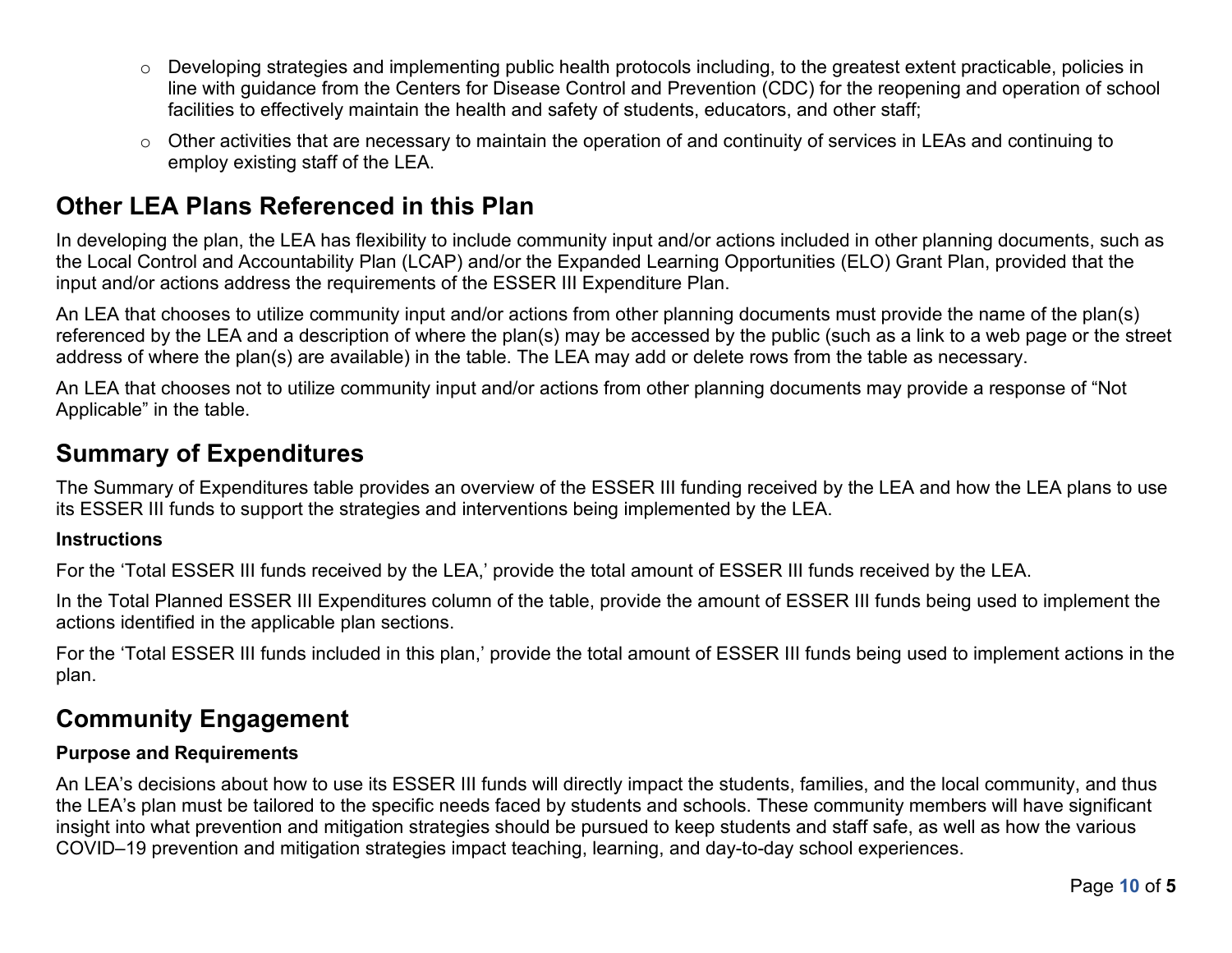An LEA must engage in meaningful consultation with the following community members, as applicable to the LEA:

- Students;
- Families, including families that speak languages other than English;
- School and district administrators, including special education administrators;
- Teachers, principals, school leaders, other educators, school staff, and local bargaining units, as applicable.

"Meaningful consultation" with the community includes considering the perspectives and insights of each of the required commu nity members in identifying the unique needs of the LEA, especially related to the effects of the COVID -19 pandemic. Comprehensive strategic planning will utilize these perspectives and insights to determine the most effective strategies and interventions to address these needs through the programs and services the LEA implements with its ESSER III funds.

Additionally, an LEA must engage in meaningful consultation with the following groups to the extent that they are present or served in the LEA:

- Tribes;
- Civil rights organizations, including disability rights organizations (e.g. the American Association of People with Disabilities, the American Civil Liberties Union, National Association for the Advancement of Colored People, etc.); and
- Individuals or advocates representing the interests of children with disabilities, English learners, homeless students, foster youth, migratory students, children who are incarcerated, and other underserved students.
	- o For purposes of this requirement "underserved students" include:
		- Students who are low-income;
		- Students who are English learners;
		- Students of color;
		- Students who are foster youth;
		- Homeless students;
		- Students with disabilities; and
		- Migratory students.

LEAs are also encouraged to engage with community partners, expanded learning providers, and other community organizations in developing the plan.

Information and resources that support effective community engagement may be found under *Resources* on the following web page of the CDE's website: [https://www.cde.ca.gov/re/lc.](https://www.cde.ca.gov/re/lc)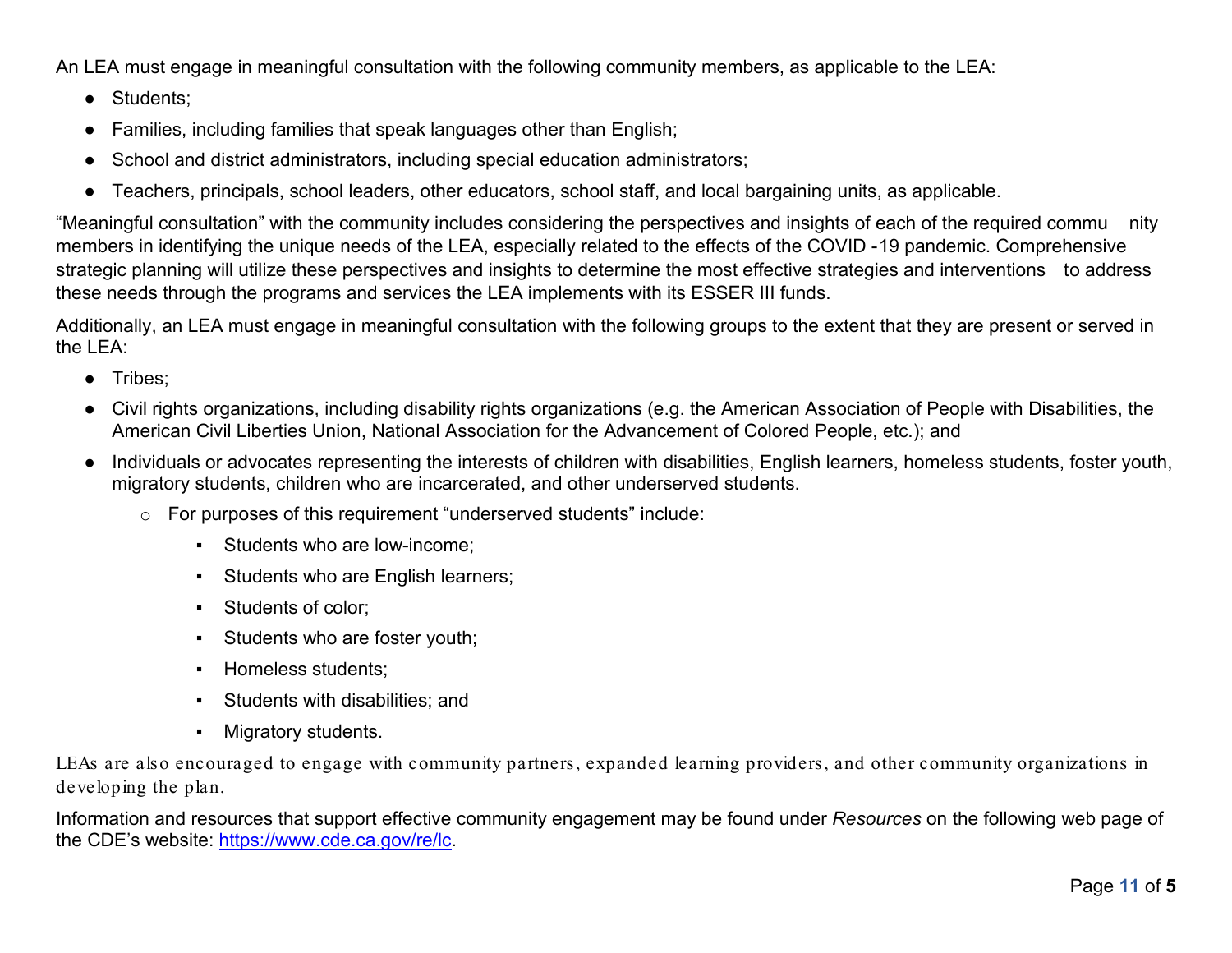### **Instructions**

In responding to the following prompts, the LEA may reference or include input provided by community members during the development of existing plans, including the LCAP and/or the ELO Grant Plan, to the extent that the input is applicable to the requirements of the ESSER III Expenditure Plan. Descriptions provided should include sufficient detail yet be sufficiently succinct to promote a broad understanding among the LEA's local community.

#### **A description of the efforts made by the LEA to meaningfully consult with its required community members and the opportunities provided by the LEA for public input in the development of the plan.**

A sufficient response to this prompt will describe how the LEA sought to meaningfully consult with its required community members in the development of the plan, how the LEA promoted the opportunities for community engagement, and the opportunities that the LEA provided for input from the public at large into the development of the plan.

As noted above, a description of "meaningful consultation" with the community will include an explanation of how the LEA has considered the perspectives and insights of each of the required community members in identifying the unique needs of the LEA , especially related to the effects of the COVID-19 pandemic.

### **A description of the how the development of the plan was influenced by community input.**

A sufficient response to this prompt will provide clear, specific information about how input from community members and the public at large was considered in the development of the LEA's plan for its use of ESSER III funds. This response must describe aspects of the ESSER III Expenditure Plan that were influenced by or developed in response to input from community members.

- For the purposes of this prompt, "aspects" may include:
	- Prevention and mitigation strategies to continuously and safely operate schools for in-person learning;
	- Strategies to address the academic impact of lost instructional time through implementation of evidence-based interventions (e.g. summer learning or summer enrichment, extended day, comprehensive afterschool programs, or extended school year programs);
	- Any other strategies or activities implemented with the LEA's ESSER III fund apportionment consistent with section 2001(e)(2) of the ARP Act; and
	- Progress monitoring to ensure interventions address the academic, social, emotional, and mental health needs for all students, especially those students disproportionately impacted by COVID-19

For additional information and guidance, please see the U.S. Department of Education's Roadmap to Reopening Safely and Meeting All Students' Needs Document, available here: [https://www2.ed.gov/documents/coronavirus/reopening-2.pdf.](https://www2.ed.gov/documents/coronavirus/reopening-2.pdf)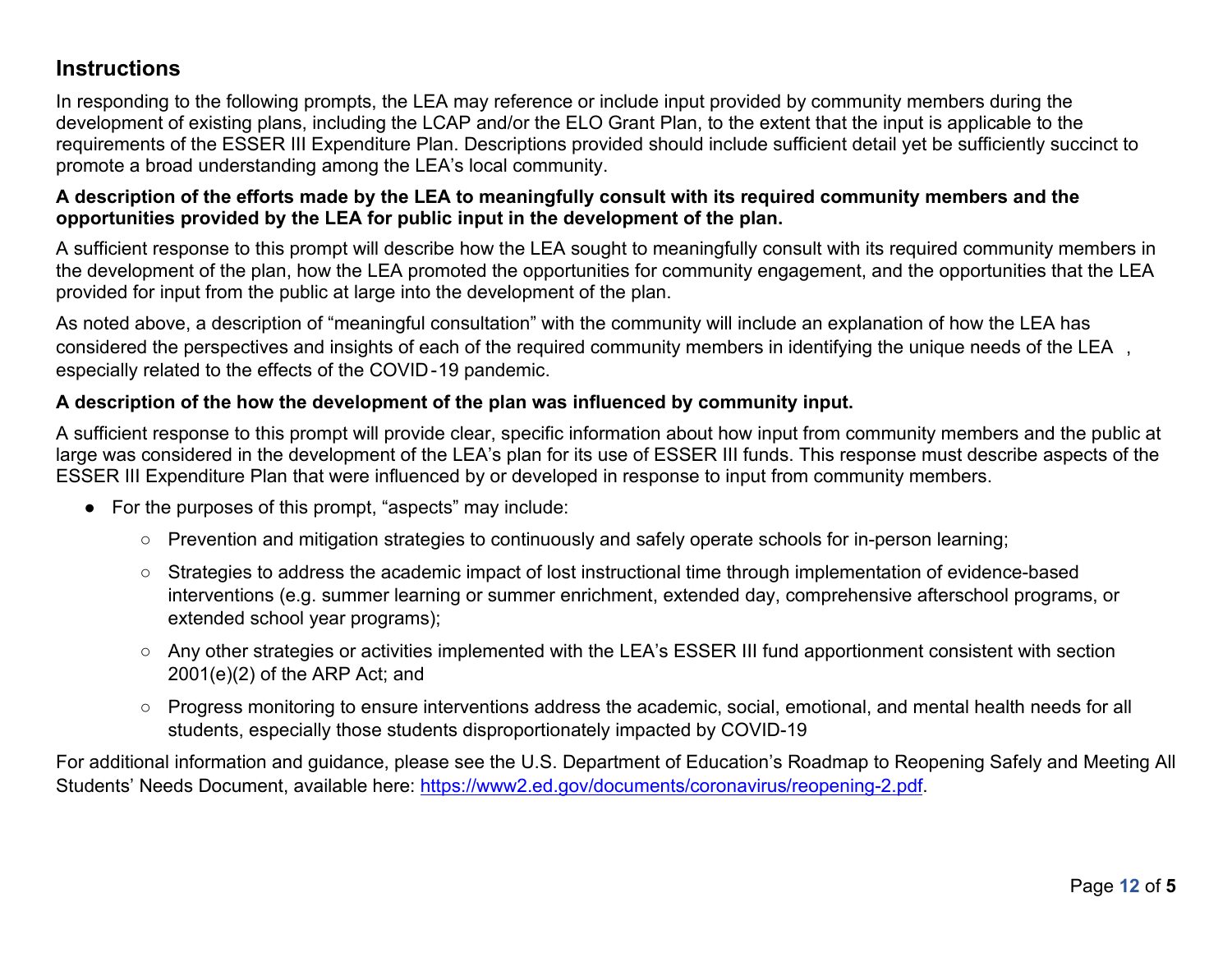## **Planned Actions and Expenditures**

#### **Purpose and Requirements**

As noted in the Introduction, an LEA receiving ESSER III funds is required to develop a plan to use its ESSER III funds to, at a minimum, address students' academic, social, emotional, and mental health needs, as well as the opportunity gaps that existed before, and were exacerbated by, the COVID-19 pandemic.

### **Instructions**

An LEA has the flexibility to include actions described in existing plans, including the LCAP and/or ELO Grant Plan, to the extent that the action(s) address the requirements of the ESSER III Expenditure Plan. When including action(s) from other plans, the LEA must describe how the action(s) included in the ESSER III Expenditure Plan supplement the work described in the plan being referenced. The LEA must specify the amount of ESSER III funds that it intends to use to implement the action(s); these ESSER III funds must be in addition to any funding for those action(s) already included in the plan(s) referenced by the LEA. Descriptions of actions provided should include sufficient detail yet be sufficiently succinct to promote a broad understanding among the LEA's local community.

#### **Strategies for Continuous and Safe In-Person Learning**

Provide the total amount of funds being used to implement actions related to Continuous and Safe In-Person Learning, then complete the table as follows:

- If the action(s) are included in another plan, identify the plan and provide the applicable goal and/or action number from the plan. If the action(s) are not included in another plan, write "N/A".
- $\bullet$  Provide a short title for the action(s).
- Provide a description of the action(s) the LEA will implement using ESSER III funds for prevention and mitigation strategies that are, to the greatest extent practicable, in line with the most recent CDC guidance, in order to continuously and safely operate schools for in-person learning.
- Specify the amount of ESSER III funds the LEA plans to expend to implement the action(s); these ESSER III funds must be in addition to any funding for those action(s) already included in the plan(s) referenced by the LEA.

#### **Addressing the Impact of Lost Instructional Time**

As a reminder, the LEA must use not less than 20 percent of its ESSER III funds to address the academic impact of lost instructional time. Provide the total amount of funds being used to implement actions related to addressing the impact of lost instructional time, then complete the table as follows:

- If the action(s) are included in another plan, identify the plan and provide the applicable goal and/or action number from the plan. If the action(s) are not included in another plan, write "N/A".
- $\bullet$  Provide a short title for the action(s).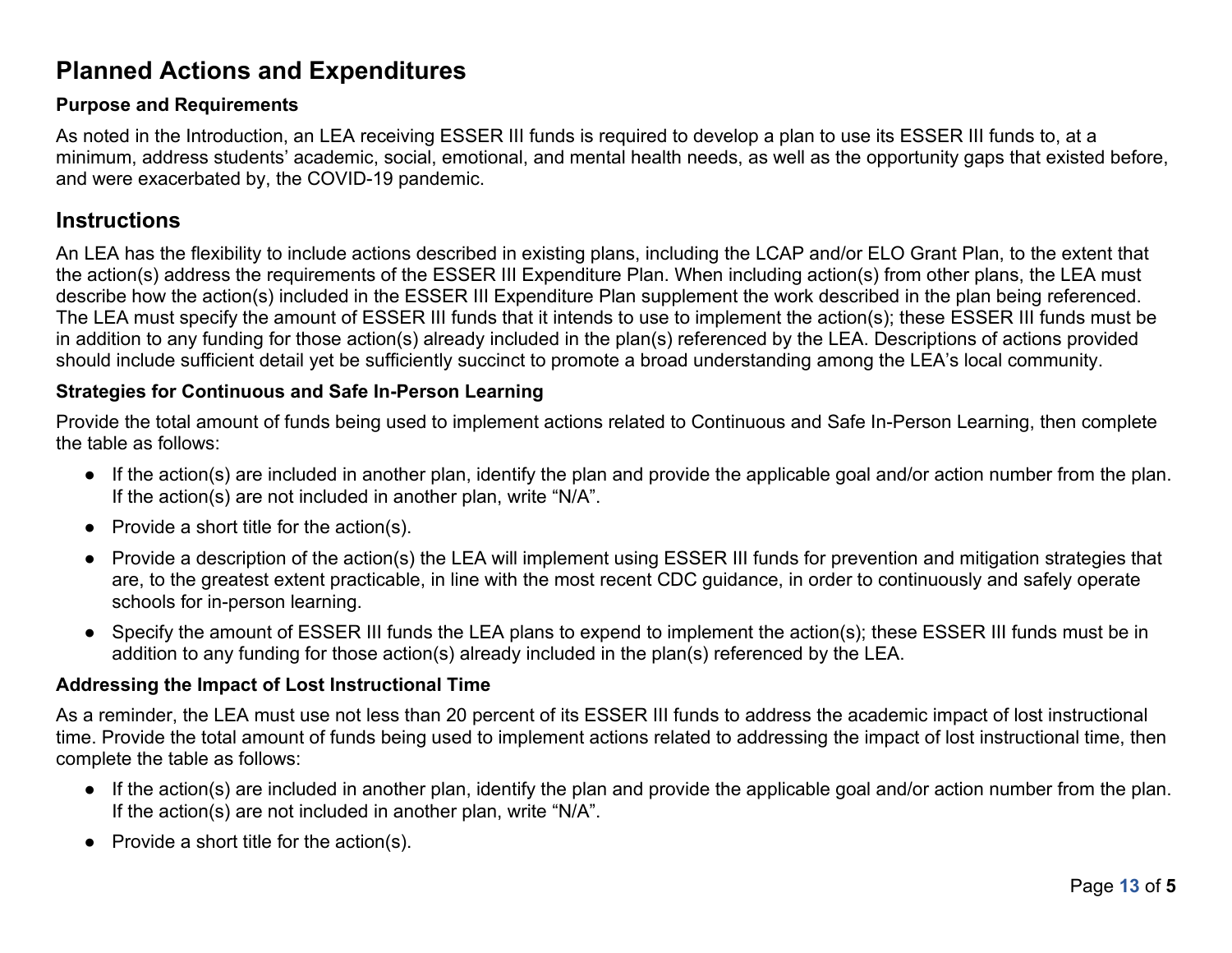- Provide a description of the action(s) the LEA will implement using ESSER III funds to address the academic impact of lost instructional time through the implementation of evidence-based interventions, such as summer learning or summer enrichment, extended day, comprehensive afterschool programs, or extended school year programs.
- Specify the amount of ESSER III funds the LEA plans to expend to implement the action(s); these ESSER III funds must be in addition to any funding for those action(s) already included in the plan(s) referenced by the LEA.

#### **Use of Any Remaining Funds**

After completing the Strategies for Continuous and Safe In-Person Learning and the Addressing the Impact of Lost Instructional Time portions of the plan, the LEA may use any remaining ESSER III funds to implement additional actions to address students' academic, social, emotional, and mental health needs, as well as to address opportunity gaps, consistent with the allowable uses identified above in the Fiscal Requirements section of the Instructions. LEAs choosing to use ESSER III funds in this manner must provide the total amount of funds being used to implement actions with any remaining ESSER III funds, then complete the table as follows:

- If the action(s) are included in another plan, identify the plan and provide the applicable goal and/or action number from the plan. If the action(s) are not included in another plan, write "N/A".
- $\bullet$  Provide a short title for the action(s).
- Provide a description of any additional action(s) the LEA will implement to address students' academic, social, emotional, and mental health needs, as well as to address opportunity gaps, consistent with the allowable uses identified above in the Fiscal Requirements section of the Instructions. If an LEA has allocated its entire apportionment of ESSER III funds to strategies for continuous and safe in-person learning and/or to addressing the impact of lost instructional time, the LEA may indicate that it is not implementing additional actions.
- Specify the amount of ESSER III funds the LEA plans to expend to implement the action(s); these ESSER III funds must be in addition to any funding for those action(s) already included in the plan(s) referenced by the LEA. If the LEA it is not implementing additional actions the LEA must indicate "\$0".

### **Ensuring Interventions are Addressing Student Needs**

The LEA is required to ensure its interventions will respond to the academic, social, emotional, and mental health needs of all students, and particularly those students most impacted by the COVID–19 pandemic, including students from low-income families, students of color, English learners, children with disabilities, students experiencing homelessness, children in foster care, and migratory students.

The LEA may group actions together based on how the LEA plans to monitor the actions' progress. For example, if an LEA plans to monitor the progress of two actions in the same way and with the same frequency, the LEA may list both actions within the same row of the table. Each action included in the ESSER III Expenditure Plan must be addressed within the table, either individually or as part of a group of actions.

Complete the table as follows:

● Provide the action title(s) of the actions being measured.